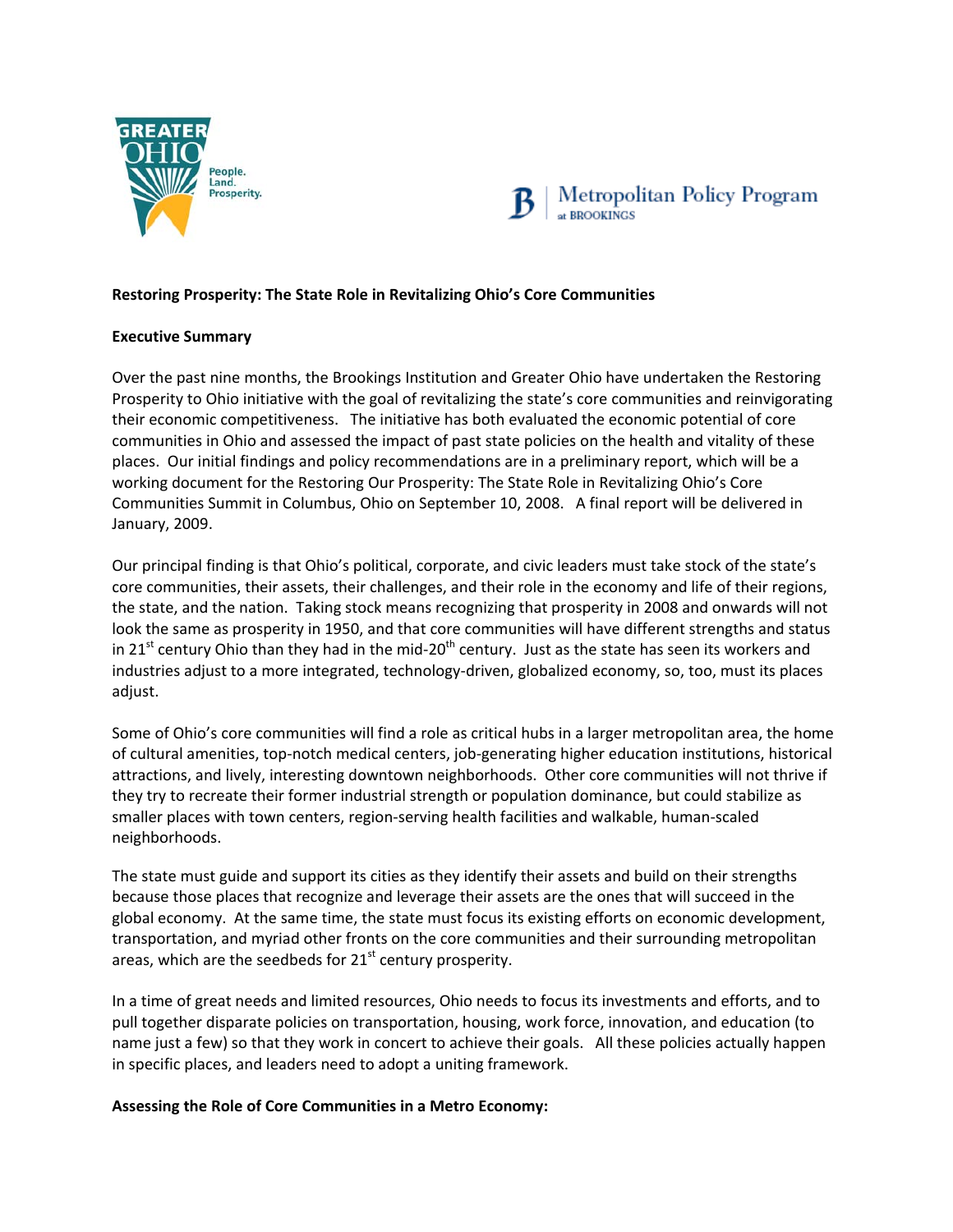Large forces like globalization, economic restructuring, and demographic and environmental change point to a period of profound transformation in the United States that equals in scale and complexity that of the early part of the  $20<sup>th</sup>$  century. The expansion of global competition over the past decades is unquestionable. With the share of U.S. manufacturing jobs falling from 31 percent to 10 percent over the past half century and the corresponding rise of services employment reaching two‐thirds of all jobs, economic restructuring threatens the dislocation of jobs nationwide, and particularly in older industrial regions like those in Ohio.

Ohio faces acute challenges. It has lost a greater percentage of its manufacturing jobs than the nation as a whole. Ohioans' median household income trails national levels, despite having exceeded them from 1950 to 1980. While the U.S. saw 7 percent growth between 2000 and 2007, Ohio's population stagnated with 1 percent growth.

Ohio's best chance to alter its trajectory is to leverage its assets where they are found—in metropolitan regions. It is metropolitan areas – networks of urban, suburban, and rural areas inextricably linked by social and economic ties – that concentrate the assets that drive prosperity: **innovation, human capital, infrastructure, and the quality of place**. Ohio's sixteen metropolitan regions account for about 81 percent of the state population, 84 percent of jobs, and 87 percent of output.

The state's core communities are building blocks of these metropolitan regions. Of 32 "core communities" – defined for the purposes of this report as those cities which had at least 15,000 residents in 1950 and whose county population share was at least 20 percent at the time—23 are situated within metropolitan regions. Fifteen of these metros include at least one, if not more, of the core communities. (The remaining nine core communities are located within micropolitan areas, smaller regions that are defined similarly as metros, but are based around urban clusters of 10,000 to 49,000 people.)

Ohio is a metropolitan state in a metropolitan nation, and its core communities will thrive to the extent that they recognize their role in a larger metropolitan area and build on the assets that drive prosperity. These assets are not necessarily evenly distributed, nor are the challenges that the core communities face. Because these places vary widely on a range of indicators, they will not all follow the same route to prosperity, nor will they have identical roles to play across their different metropolitan areas.

## *The Assets that Build Prosperity*

**Innovation***.* States' ability to invent, develop, and employ new products, processes, policies, and business models is critical to compete at a global scale. Ohio's seven largest metro areas—those within the top 100 nationally—concentrate slightly more than 75 percent of the state's patenting activity compared to 78 percent for the top 100 metros nationwide. Furthermore, 82 percent of the state's knowledge jobs concentrate in those Ohio's metros that are nationally in the top 100, while 76 percent of the nation's knowledge jobs are found within its top 100 metros; Ohio's top metros also aggregate most of the state's 13 doctorate‐granting universities, and federal dollars for science and health research at universities all concentrate significantly more in Ohio's largest metros than they do in the nation as a whole.

**Human capital***.* Innovation, in all sectors of the economy, demands a workforce with education and skills that are continuously improved and upgraded. Ohio's metros in the nation's top 100 contain 81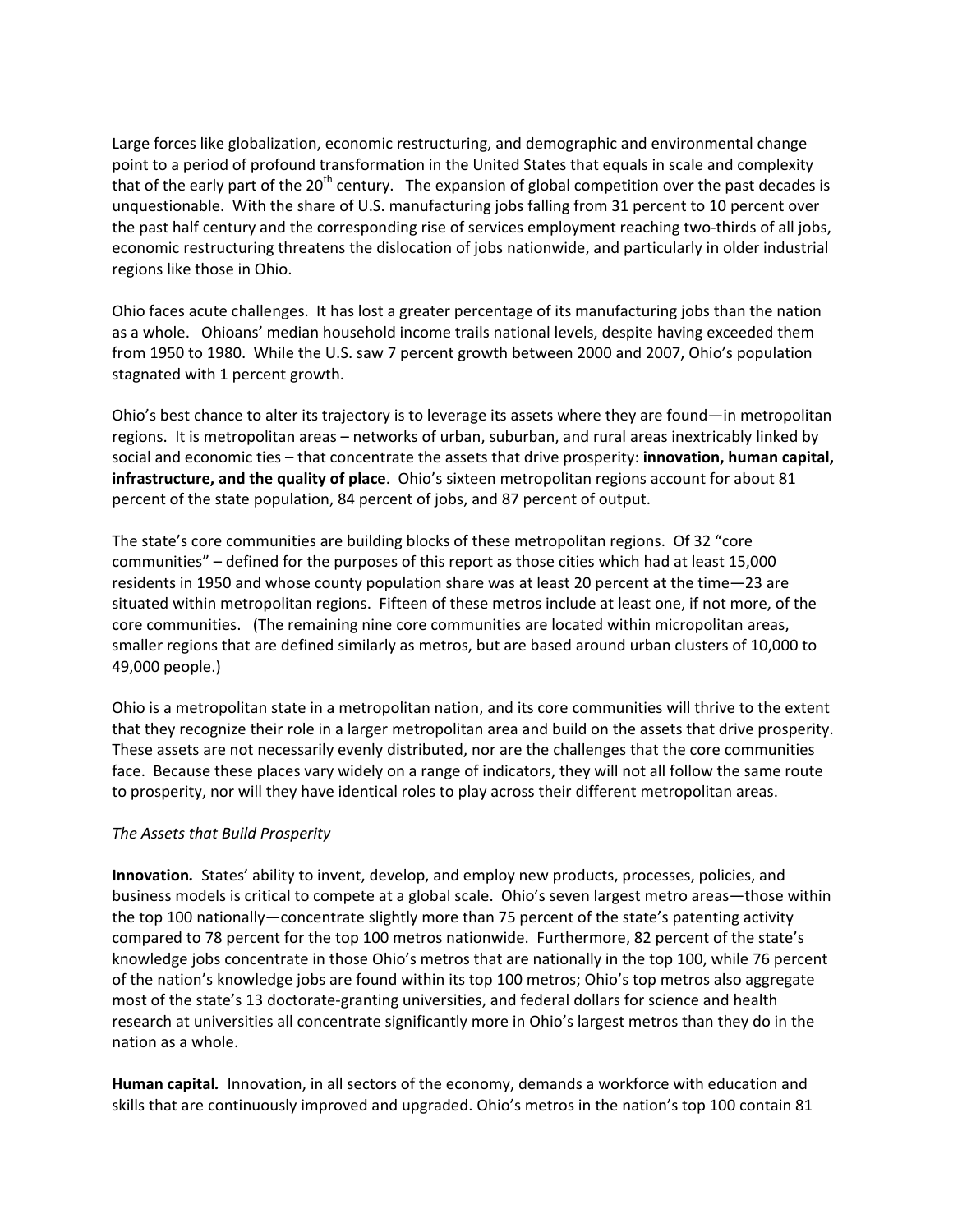percent of the state's adults aged 25 or higher with at least a bachelor's degree, while the largest U.S. metros concentrate 74 percent of adults with a bachelor's degree or higher.

**Infrastructure.** Modern transportation, telecommunications, and energy distribution are critical to moving goods, ideas, and workers quickly and efficiently. In Ohio, the largest metros account for nearly 100 percent of the state's air cargo and commercial passengers, two important measures of infrastructure; nationally, both air cargo landed and commercial air passenger boardings in the largest U.S. metros account for 79 percent and 92 percent of activity.

**Quality places.** A changing economy, diversifying population, and increasingly threatened natural resources are causing a revaluation of vibrant and distinctive downtowns and neighborhoods. Ohio's top seven metros concentrate 62 percent of historic places statewide. And they are over twice as densely populated as the state overall, enabling a level of market activity and public amenities (e.g., health facilities, theaters, restaurants, parks, waterfront districts) that create a sense of place critical for attracting and retaining innovative firms and talented workers.

Many metro assets are found within the borders of Ohio's 32 core communities, and these assets can serve as vital drivers for Ohio, its cities, and its metropolitan areas.

The core communities concentrate the institutions that generate **innovation**. Of the state's 11 research universities, seven are located in core communities. These institutions can function as centers of local innovation processes as sources of new knowledge; as partners of industry; and, importantly, as "public spaces" that link industry decision makers and facilitate the exchange of ideas.

In addition, Ohio's core communities house half of Ohio's hospitals. In places like Cleveland and Cincinnati they are major drivers of the local economy. The Cleveland Clinic, now the city's largest employer, is America's top ranked heart center according to *U.S. News and World Report*, and in the last 10 years it has spun‐off 24 companies. Meanwhile the University of Cincinnati Medical Center accounts for more than 50,000 jobs while generating approximately \$4 billion worth of annual economic activity in the Cincinnati region.

The core communities also account for many of the institutions that can attract and generate **human capital**, housing roughly two‐thirds of the state's 60 Fortune 1000 companies. The institutions that generate innovation also educate the state's workforce. Of the state's 195 higher educational institutions, 57 percent are located in one of the core communities, enrolling 66 percent of students in higher education.

The core communities have also benefited from historic investments in **infrastructure**. For example, the cities of Ashtabula, Athens, Canton, Cincinnati, Cleveland, Marietta, Newark, Portsmouth, Youngstown, and Zanesville all contain bridges listed on the national register of historic places, some crossing rivers like the Ohio, Cuyahoga, and Muskingum. Today six out of the seven ports that serve the state are situated near core communities; two are actually in the core communities of Ashtabula and Toledo. With respect to passenger rail, five of the seven Amtrak stations are in the core communities of Cincinnati, Cleveland, Elyria, Sandusky, and Toledo.

And, on the factors that determine the **quality of place**, the age and legacy of core communities can translate into assets. For instance, the 32 cores house roughly 40 percent of the state's registered historic places. Historic places tend to be found in the state's larger cities (the "big 8" cities account for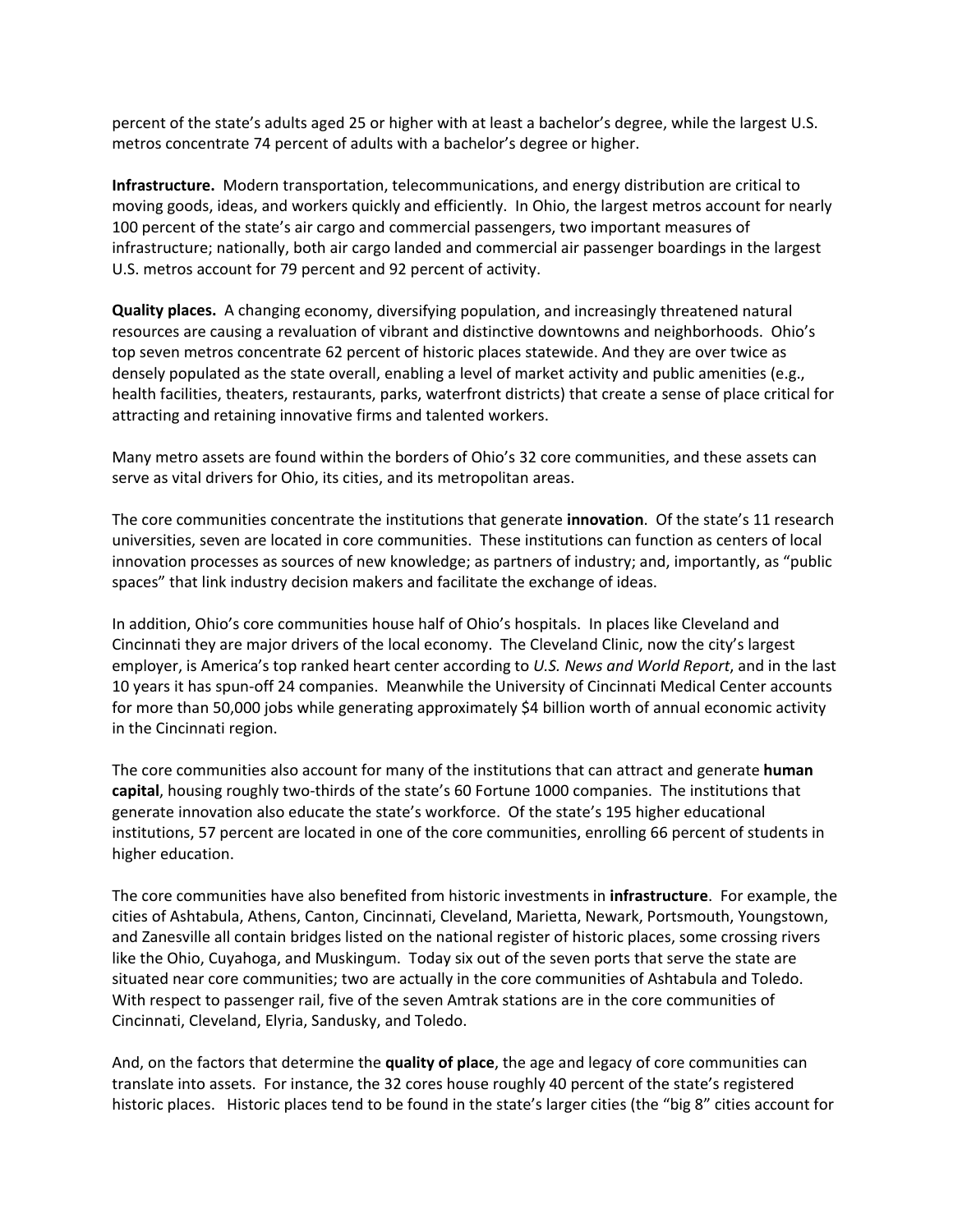nearly one‐quarter of the state's historic places), but there are several exceptions to that rule: **Mansfield**, **Sandusky**, and **Zanesville** are three smaller cities that all rank in the top 10 out of the 32 core communities on this indicator.

Along with assets, these core communities have substantial challenges. Each of the state's "big 8" cities has an unemployment rate that exceeds the national average. The rates in Cleveland, Dayton, and Youngstown are more than double that of the nation, and this troubled trio also has the lowest labor force participation rates of these eight cities. Columbus, with the highest labor force participation rate of the group also has the lowest unemployment rate.

The concentrated poverty in many of Ohio's core communities places substantial burdens on urban education systems that play a key role in training the next generation of workers in Ohio. In more than two‐thirds of Ohio's core communities, the public schools concentrate greater shares of students eligible to participate in the free student lunch program than the national average. In Cleveland, nearly two out of every three public school students meet the eligibility criteria for free lunches. And this is not just a big city problem. In Steubenville, with a student body less than one twenty-fifth the size of Cleveland's, over half of students are eligible for free lunch. In four other core communities—Lorain, Portsmouth, East Liverpool, and Dayton – eligibility rates meet or exceed 50 percent.

# **Ohio's Policies and Practices Have Historically Failed to Fully Leverage the Assets of Its Regions and Cores**

Ohio has implemented some smart initiatives to build on assets in core communities, such as the Clean Ohio Fund and the Third Frontier Project. The Strickland administration has also brought a new welcome level of strategic and focused planning and collaboration among state agencies. The executive and legislative branches are moving away from business as usual. However, the state still has to overcome some of the missteps of the past such as:

- State tax policies that leave cities stranded with tax exempt properties, saddled with the costs of maintaining older infrastructure and responsible for supporting a large portion of school expenses through their property taxes;
- State transportation policies that disfavor transit and other transportation alternatives and spend a disproportionate share of road and bridge spending outside major cities, urban counties, and even metropolitan areas;
- State economic development policies that subsidize activity in newer, often wealthier jurisdictions, even when originally designed to aid distressed communities; and
- State governance policies that chop the state into thousands of cities, municipalities and townships and then delegate land use and zoning powers to every single one of these municipalities.

**Ohio needs a competitive communities strategy that 1) sets forth a clear vision and measurable goals for the future of the core communities; 2) leverages the assets that drive prosperity, and 3) encourages bold experimentation on governance reform.** Our preliminary policy recommendations include: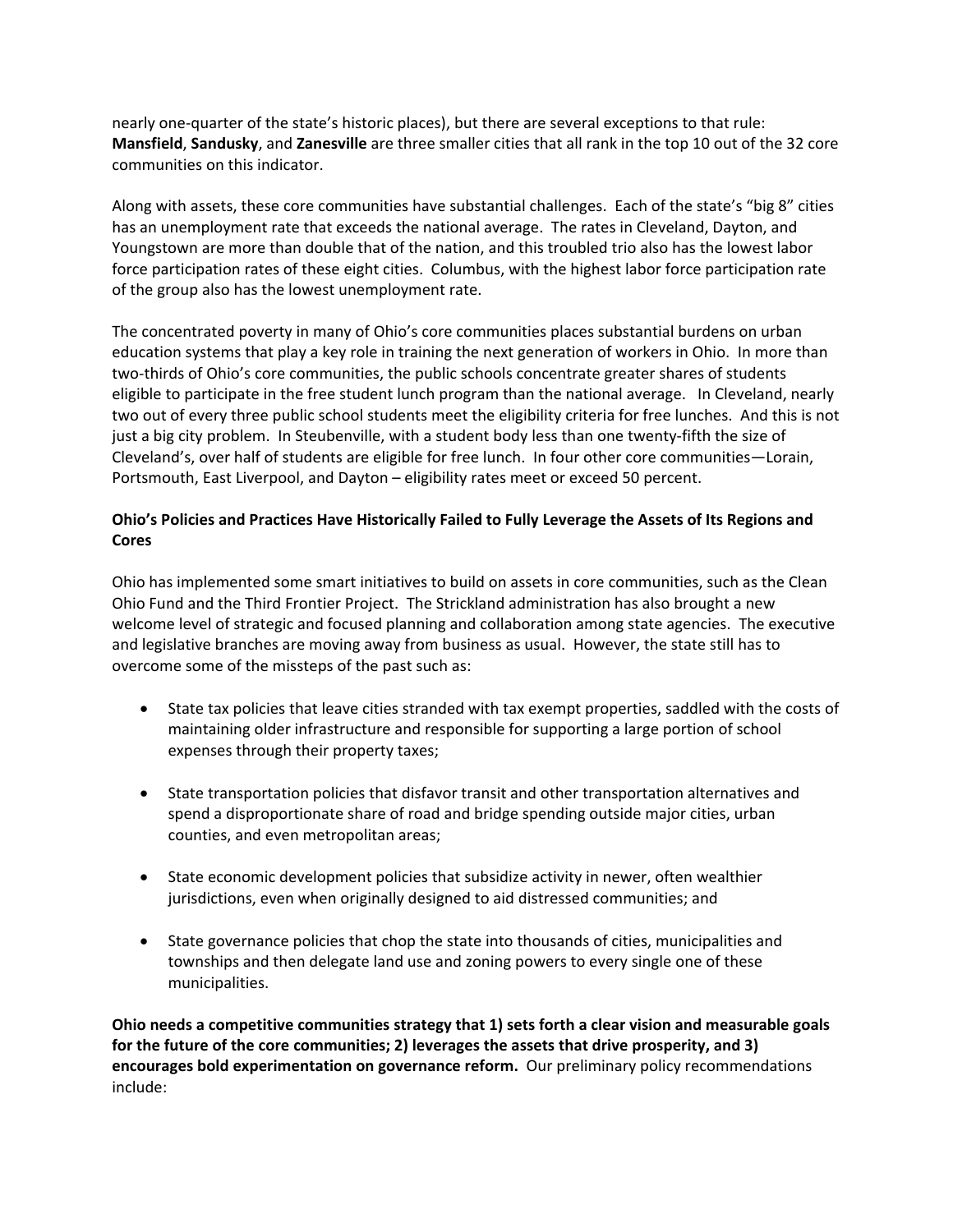#### *Setting a clear vision and measurable goals:*

- Establishing goals (e.g., share of metropolitan area population living in downtowns) after an objective, systematic effort to take stock of assets in core communities.
- Focusing on evidence based, outcome driven and performance measured decisions.
- Relying on public private partnerships, innovation networks and market mechanisms.
- Establishing an "entrepreneurial hot spot" within the governor's office to focus on coordinating programs and investments from different agencies to help individual communities implement specific regionally‐ or locally‐defined goals or projects.

## *Leveraging Assets:*

- Bolstering the market‐shaping potential of anchor institutions like universities and medical facilities. We would not renew the urban enterprise zone program, opting instead to create tax favored, economic transformation zones around anchor institutions, thereby catalyzing firm creation and residential resettlement.
- Embracing proven reforms to turnaround failing urban education systems and connect disadvantaged workers to quality jobs in the economic clusters that hold the most promise
- Overhauling antiquated, sprawl‐inducing transportation policies and enabling a full range of transportation options to encourage more compact land use patterns, lower household transportation costs, and increased automobile, transit, and foot traffic in local business districts and on main streets.
- Creating a Transportation Investment Bank that would help reshape the physical landscape of core communities, and tearing down obsolete expressways in Cleveland, Columbus, and Akron.
- Enacting a legislative package to mitigate the devastating impact of foreclosures in vulnerable neighborhoods as well as launching an urban markets initiative to capture the hidden economic potential of densely populated places
- Galvanizing downtown rejuvenation by setting a concrete goal for downtown residency (for example, that 2 percent of metropolitan residents live there) and enacting a tax credit specifically designed to spur downtown residential construction and rehabilitation.

## *Embracing Governance Reform:*

- Permitting counties or metros to enact land use plans that use market mechanisms to revitalize downtowns, concentrate development, preserve farmland, and conserve open space.
- Supporting county or metro-wide efforts that aim to share services to increase efficiencies, improve service delivery, and minimize costs, and rewarding cities and suburbs that share the